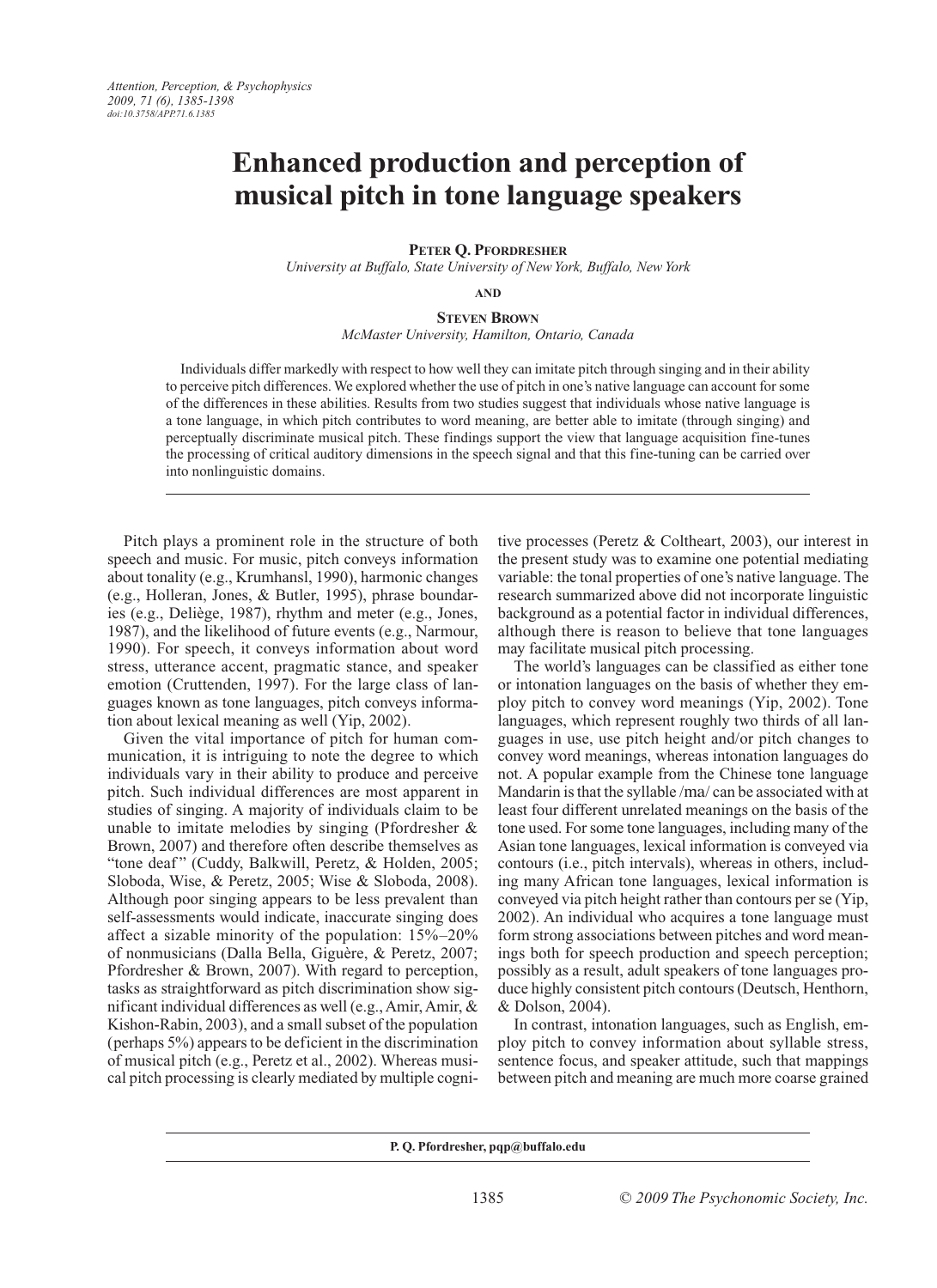than is typically the case for tone languages. Pitch is used to convey intonational and pragmatic meanings at the utterance level rather than lexical meanings at the word level (Cruttenden, 1997; Wennerstrom, 2001). Taken to an extreme, speakers of intonation languages may communicate word meanings effectively with minimal or even inappropriate use of pitch contours, as seen, for example, in autism spectrum disorders (McCann & Peppé, 2003).

On the basis of these differences between tone and intonation languages, we hypothesized that individual differences in pitch processing might vary as a function of native language. More specifically, we hypothesized that the stronger requirement for pitch precision in a tone language would carry over to the nonlinguistic context of musical pitch processing, as demonstrated by an enhancement of performance by tone language speakers (when musical background is controlled for) on musical pitch tasks, including production (imitation) and perception (discrimination).

Furthermore, we wanted to examine two different representations of musical pitch: absolute and relative pitch. *Absolute pitch* refers to the categorical representation of pitch that exists independent of any contextual information. Although the ability to label the absolute pitch of a single tone is rare (e.g., Levitin & Rogers, 2005; Takeuchi & Hulse, 1993; Ward, 1999), many individuals are able to reproduce the absolute pitch of popular songs while singing (Levitin, 1994) and can recognize absolute pitch from television theme songs (Schellenberg & Trehub, 2003). In the present article, we use the term *absolute pitch* to refer to the ability to imitate or discriminate individual notes on the basis of their pitch class, irrespective of their relationship with surrounding notes. By contrast, *relative pitch* refers to relationships among pitch classes in a melody, irrespective of each individual pitch's class. For instance, the melodic intervals C4–G4 (pitches C and G in octave 4) and E4–B4 both form seven-semitone intervals, even though each pair comprises different pitch classes. The ability to represent relative pitch, which is thought to be widespread in humans, allows listeners to hear transposed melodies as similar, even though each absolute pitch in the melody differs across transpositions. In this article, we use the term *relative pitch* to refer to the processing of intervals—changes in pitch from one note to the next independent of each individual note's pitch.

Some research suggests that tone language speakers show pitch-processing advantages in nonlinguistic domains. For example, Chinese speakers, in addition to showing categorical perception of linguistic tone, demonstrate categorical perception of nonspeech tone analogues, whereas English speakers do not (Xu, Gandour, & Francis, 2006). Moreover, Chinese music conservatory students show much higher occurrences of absolute pitch labeling abilities than do American music conservatory students (Deutsch, Henthorn, Marvin, & Xu, 2006). One theory proposes that a major neural hub for auditory–motor integration (located at the junction of the temporal and parietal lobes) is shared between music and speech, suggesting that production–perception links acquired through language may in fact transfer to music (Hickok, Buchsbaum, Humphries, & Muftuler, 2003). Certain aspects of phonological production in speech may therefore be guided by general audio–motor mechanisms rather than by speech-specific mechanisms.

However, other results fail to support the idea that linguistic background influences the processing of musical pitch. Recent neuroimaging research suggests that tone language speakers use separate neural networks for the perception of linguistic pitch as opposed to pitch in other contexts (like music). Specifically, the discrimination of lexical tones in a linguistic context (as opposed to a nonlinguistic context) increases activations in the left inferior frontal gyrus (Broca's area) for tone language speakers but not for individuals unfamiliar with the language (including intonation language speakers; Gandour et al. 2000; Gandour, Wong, & Hutchins, 1998; Wong, Parsons, Martinez, & Diehl, 2004). These results follow from a long-standing idea that speech perception relies on speech-specific neural mechanisms (Liberman, Cooper, Shankweiler, & Studdert-Kennedy, 1967; Liberman & Mattingly, 1985; Peretz & Zatorre, 2005; Remez, Rubin, Berns, Pardo, & Lang, 1994; Trout, 2001; but see Galantucci, Fowler, & Turvey, 2006, for a critique of this perspective). Similarly, a recent neuropsychological model of music and language includes the claim that the processing of pitch may be performed by domain-specific and independent modules, depending on whether pitch appears in a linguistic or a musical context (Peretz & Coltheart, 2003).

Given such different findings, it is not surprising to note that most current theoretical accounts strike a compromise between full integration and full independence of music and language. For instance, Patel (2008) suggests that processing resources are shared between music and language, whereas the representations served by those resources may differ across domains. Similarly, the modular approach proposed by Peretz and Coltheart (2003), although based primarily on the assumption of separation between music and language, suggests that the representation of melodic contour (i.e., direction of pitch change) may in some cases be shared between music and language. In support of this view, research by Patel, Wong, Foxton, Lochy, and Peretz (2008; cf. Patel, 2003) suggests that deficits in musical pitch processing may be linked to an inability to perceive the direction of pitch change and that this inability may extend to pitch contours in speech.

We adopted a new strategy to address whether tone language acquisition facilitates pitch processing in music. First, unlike in much previous work that has addressed only perception, we included pitch production (vocal imitation) and pitch perception (discrimination) tasks, two skills critical for communication. Second, we analyzed both absolute- and relative-pitch processing. For both production and perception, this analysis involved comparing participants' accuracy in processing single pitches (absolute pitch) versus accuracy in processing relationships between pitches (relative pitch).

## **STUDY 1**

In Study 1, we compared the music perception and production task performance of individuals whose first lan-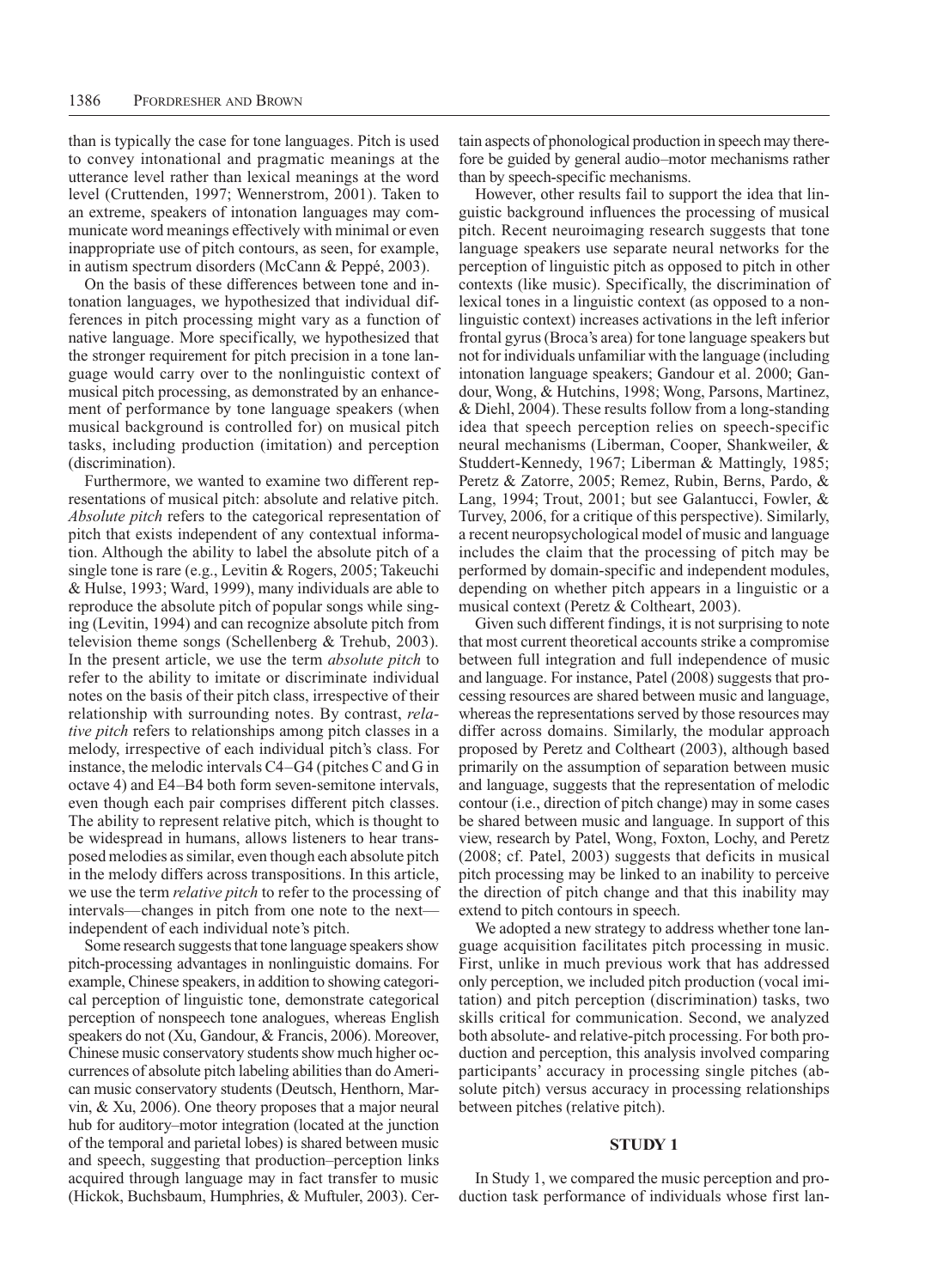

**Figure 1. Examples of sequence types used for the vocal imitation tasks, shown in music notation.**

guage was an Asian tone language (including Mandarin, Cantonese, and Vietnamese) with that of native speakers of English. In general, we expected to find enhanced pitch processing in tone language speakers compared with intonation language speakers. Some past research, described above, has suggested that the advantage should be greater for relative pitch (e.g., Peretz & Coltheart, 2003), although others have observed facilitating effects for absolute pitch (Deutsch et al., 2006).

## **Method**

All participants were undergraduate students from the University of Texas at San Antonio (where P.Q.P. was a faculty member). The sample of tone language speakers in this study included 12 students with little or no musical training who participated in exchange for either course credit (in introductory psychology) or payment.1 Four participants reported modest amounts of musical training  $(M =$ 2.75 years), none of which involved singing or playing an instrument that required fine-tuning (e.g., a violin). All participants spoke a tone language from East Asia (Vietnamese  $\overline{p} = 6$ ), Mandarin  $[n = 4]$ , Cantonese  $[n = 2]$  as their first language and were fluent in English as a second language. Their mean age was 19 years  $(range = 17–30 years)$ . Half of the participants were female, and all but one were right-handed.

Each individual in the sample of tone language speakers was matched with a participant from a larger sample  $(n = 40)$  of native English speakers who had performed the same tasks in a previous study (Pfordresher & Brown, 2007). Matches were based on gender, age (mean age of comparison group  $= 21$  years, range  $=$ 18–39 years), and self-reports of musical skill (excluding singing). One of the participants from the comparison group reported modest musical training (3 years). Overall, the groups did not differ significantly with respect to musical training (mode  $= 0$  years of training for both groups) or self-reports of musical skill. Although participants in each group constituted rough matches to individuals in the other, we adopted a conservative stance in statistical tests and considered the groups to be independent.

### **Materials and Apparatus**

**Participants**

**Production trials**. Participants vocally imitated four-note sequences (termed *target sequences*). Sequences for male participants were sampled from the pitches C3, D3, E3, F3, and G3 (fundamental frequency,  $f0 = 131, 147, 165, 175,$  and 196 Hz, respectively), and sequences for female participants comprised the equivalent pitches one octave higher. Target sequences consisted of a synthesized voice (Vocaloid, Zero-G Limited, Okehampton, England) singing the syllable *da* and were presented over Aiwa HP-X222 headphones at a comfortable listening level. Participants' performances were recorded as .wav files through a Shure SM48 microphone.

Three types of target sequences were created to form three levels of sequence complexity. *Note sequences* ( $n = 5$  sequences, one for each pitch), the simplest level, consisted of a pitch repeated four times, as shown in Figure 1A. *Interval sequences*, as shown in Figure 1B, comprised sequences with a single pitch change (i.e., an interval) between Notes 2 and 3. Eight such sequences were generated, beginning on either C or G and changing to one of the four remaining diatonic pitches on Notes 3 and 4. *Melody sequences*, as shown in Figure 1C, comprised four unique pitches and began on C (four sequences) or G (four sequences). Different melody sequences were formed by varying melodic contour. Two sequences (one ascending, one descending) had no contour changes, like the sequence shown in Figure 1C. Two others had two changes in melodic contour (e.g., C4 E4 D4 G4), and the final four had a single contour change after the second (two sequences) or third (two sequences) note.

**Perception trials**. Stimuli for the perceptual tasks were created using MIDILAB 5.0 software (Todd, Boltz, & Jones, 1989). Trials involved either note discrimination (comparing pairs of single pitches) or interval discrimination (comparing pairs of two-note intervals). We use the term *note discrimination* rather than *pitch discrimination* in order to draw parallels between these tasks and analyses of production tasks (described below). During note discrimination trials, participants heard two 1-sec sine-wave tones (notes) separated by a 1-sec pause (see Figure 2A). Sine tones were employed because, when pitch discrimination is done with complex tones, it is unclear which frequencies are used to make the discrimination. The first note was always C5 (524 Hz), and the second note could be either the same as (50% of trials) or different from (50% of trials, 25% higher and 25% lower) the first. Pitch changes were calibrated in cents (100 cents = 1 semitone) and included 25-, 50-, 100-, 200-, 400-, 600-, and 800-cent increases or decreases (corresponding, respectively, to differences in frequency of 8, 15, 30, 61, 122, 183, and 250 Hz, averaged across ascending/descending changes).

For interval discrimination trials (Figure 2B), participants heard pairs of two-note melodic intervals (four notes total). The standard interval comprised the pitches C5 and G5 presented in immediate succession. Following a 1-sec pause, the second interval began on F#5. *No change* trials occurred when the final pitch was C#6, in which



**Figure 2. Examples of stimuli used for perceptual discrimination tasks, shown in music notation. (A) Note discrimination. (B) Interval discrimination. Both panels illustrate pitches in** *no change* **conditions, with locations and directions of changes indicated by arrows.**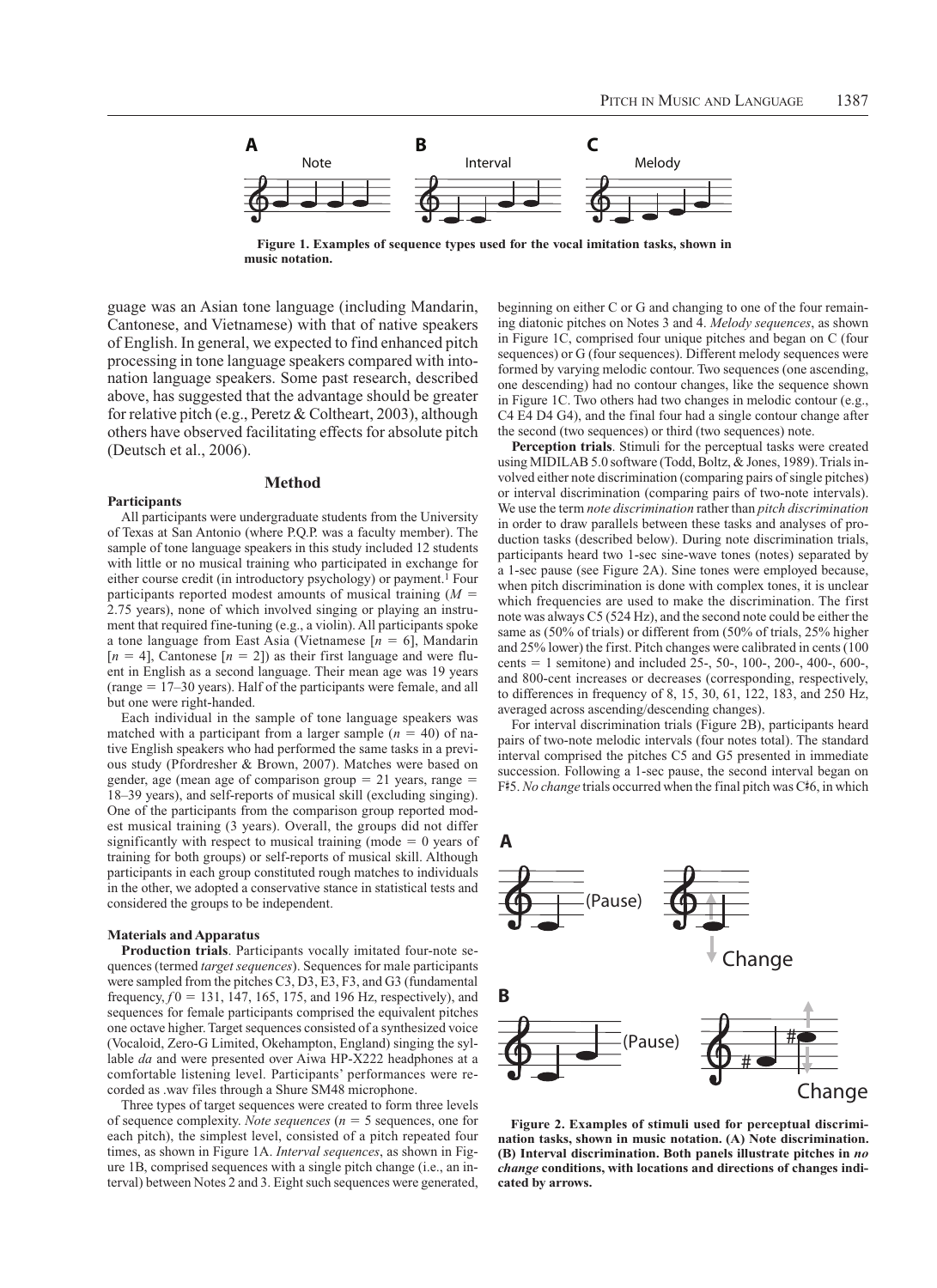case both pitch pairs created a 700-cent change. Thus, participants had to use relative pitch in order to judge sameness. This is a very difficult task when isolated intervals are used (Burns & Ward, 1978), even though it can be fairly easy to categorize intervals in familiar melodies (Smith, Kemler Nelson, Grohskopf, & Appleton, 1994). *Change* trials were created by altering the final pitch of the second interval either up or down in pitch relative to C# 6. Modifications were 25, 50, 100, 200, or 400 cents (corresponding, respectively, to differences in frequency of 16, 32, 65, 129, or 260 Hz, averaged across ascending/descending).

#### **Procedure**

The study began with production trials, which participants completed in a single-walled sound-attenuated booth (WhisperRoom, Inc., Morristown, TN). Participants stood and were instructed to use their abdominal muscles to support respiration while singing. Participants warmed up by singing "Happy Birthday" and by vocalizing a comfortable pitch (their *comfort pitch*). For production trials, a metronome sounded in order to establish the rate of singing at 1 syllable/sec. During each trial, participants listened to the synthesized voice and then imitated that sequence using the syllable *da*, starting on the metronome beat following a response cue (a bell). This sequence was repeated twice per trial. Production trials were grouped into three blocks by sequence type (note, interval, melody) with different groups of participants experiencing either an ascending order (simple to complex) or the reverse order; exemplars of each sequence type were ordered randomly within each block. After production trials, participants completed questionnaires regarding musical background, linguistic background, hearing abilities, and beliefs about their musical ability.

Perception trials were completed next, with note discrimination trials preceding interval discrimination trials. Before each set of trials (note and interval), participants were given instructions, including extreme examples of *change* and *no change* trials. Instructions for interval discrimination highlighted the need to focus on the difference between pitches rather than on the pitch of any individual note. Participants responded "yes" after each trial if they perceived a change (of pitch or interval) relative to the standard and otherwise responded "no." They did so by pressing one of two buttons on a custom-made keypad. Different change amounts and change directions were randomly ordered within note and interval discrimination blocks; each participant experienced one of two random orders.

**Data analysis for production**. Mean *f* 0s were calculated through autocorrelation using TF32 software (Milenkovic, 2001). Artifacts (e.g., octave errors) were adjusted manually by altering pitch settings. Produced and target pitch values reported henceforth were based on the mean *f* 0 across each produced syllable in the sequence. (Past analyses of similar data suggest negligible influences of removing the initial consonant or of using median rather than mean *f* 0; Pfordresher & Brown, 2007.) Pitches for the produced and target sequences were converted from hertz into cents (100 cents  $= 1$  semitone) relative to the lowest possible pitch in the target sequences (C3 for males and C4 for females) to reflect pitch accuracy.

Two error measurements were computed for performance on each of the four-note sequence types. *Note errors* were determined by calculating the difference between the mean produced *f* 0 and the target *f* 0 for each produced pitch. When the sign is kept, positive note errors indicate sharp performance and negative errors indicate flat performance. Note errors function as a measure of how well participants imitate absolute pitch information, in that the errors are based on the reproduction of single pitch events (i.e., "notes"). *Interval errors*, our second error measure, were computed in two steps. First, the *f* 0 difference between successive pitches was computed for each target interval and produced interval. Next, the size of each target interval was subtracted from the size of each produced interval. When the sign is kept, positive errors indicate "overshooting" of the target intervals and negative errors indicate "undershooting." Interval errors function as a measure of how well participants imitate *relative pitch*, in that errors are independent of the accuracy with which they match the absolute pitches within the intervals. Hence, if a participant were to transpose all the intervals by a fixed amount, their interval error would be zero; their note error would reflect the magnitude of the transposition.

In order to treat overshoots and undershoots as comparable errors, we focused on absolute errors (except where specified). Specifically, we used the absolute value of the produced error for each note or interval and then averaged them to generate absolute note error or absolute interval error, respectively. We should point out that this type of measurement, unlike signed error measures, is influenced by both accuracy (average proximity to target) and precision (variability of performance) and is thus typically larger than signed error scores (Schmidt & Lee, 1999).

## **Results**

Comparisons were carried out between results from tone language speakers and the matched sample of intonation language speakers. There was no indication of differences among speakers of tone languages (Mandarin, Cantonese, or Vietnamese). A comparison of tone language speakers with all the participants from the earlier study (Pfordresher & Brown, 2007) led to the same conclusions. Groups did not differ significantly with respect to their mean produced comfort pitch. The mean absolute difference between singers' comfort pitches and the mean pitch of the target stimuli did not differ significantly across language groups (tone language group,  $M = 390$  cents,  $SE =$ 103; intonation language group,  $M = 596$ ,  $SE = 105$ ). We also assessed accuracy in producing intervals for "Happy Birthday" by comparing each produced interval with its corresponding interval in the original song (see the Data Analysis for Production section). Note that this analysis disregards the key in which the song is sung. Groups did not differ in their interval error for this familiar song (absolute error for tone language speakers,  $M = 108$  cents,  $SE = 9.8$ ; for intonation language speakers,  $M = 129$ ,  $SE = 18.1$ ).<sup>2</sup> Thus, it is unlikely that any group differences observed with our imitation tasks would reflect differences in comfortable vocal range or differences in relative-pitch abilities when performing nonimitative vocal tasks.3

As mentioned in the introduction, considerable individual differences exist in musical tasks, particularly for vocal production. Thus, many of our analyses revealed participants who were statistical outliers, defined as having scores more than 2 *SD*s away from the grand mean (across both language groups). The role of outliers is of interest in this research area, given that poor-pitch singing, or "tone deafness," is a way of characterizing outliers on certain tasks (cf. Ayotte, Peretz, & Hyde, 2002; Dalla Bella et al., 2007; Pfordresher & Brown, 2007; Welch, 1979). Given the importance of outliers, we focus on group analyses for the entire sample, but we also present individual data for each task and, where relevant, present analyses of data after outliers are removed.

#### **Production Tasks**

**Note errors (absolute pitch)**. We first consider the accuracy with which participants imitated the pitch of individual notes while imitating four-note sequences, using absolute note errors (described above) as our measurement. We ran a mixed-model ANOVA with group (i.e.,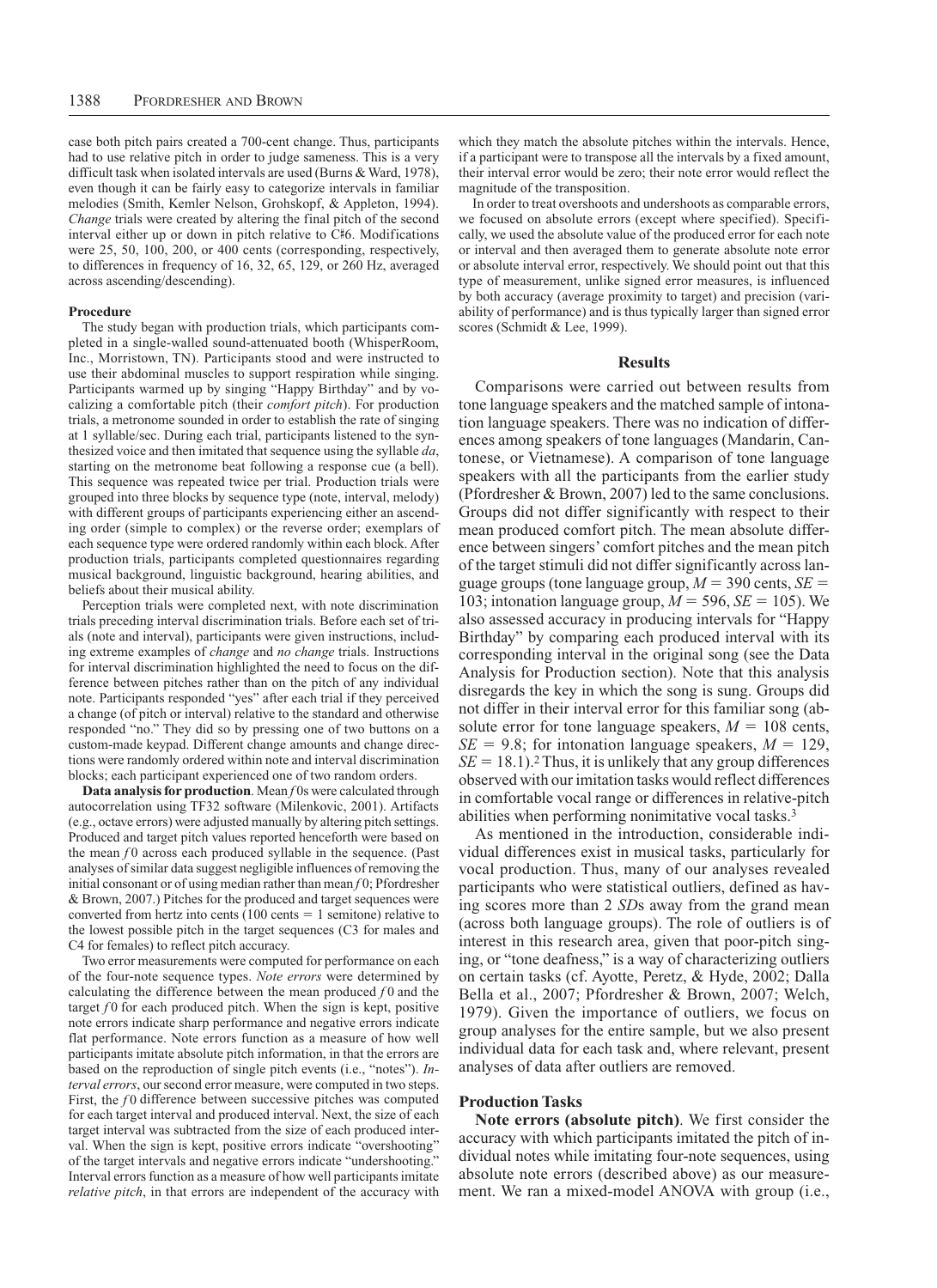

**Figure 3: Absolute note errors (A) and interval errors (B) for individuals (diamonds) and group medians (bars) in Study 1.**

language, tone, intonation) as a between-subjects factor and sequence type (note, interval, melody) and serial position of the note (1–4) as repeated measures factors. Our summaries focus on the main effect of group and its interactions with other factors. The ANOVA on absolute note error yielded no main effect of group ( $F < 1, p > .10$ ) and no interactions with this factor. There was a slight advantage, however, for tone language speakers, whose mean absolute errors were lower ( $M = 100.08$ ,  $SE = 9.05$ ) than those for the matched intonation language speakers  $(M =$  $114.95, SE = 7.72$ ).

In order to explore the data further, we assessed individual differences in note errors across the groups. Plots of individual as well as group medians are shown in Figure 3A (medians are used for bars due to the influence of outliers, discussed below), averaged across all sequence types and serial positions. As can be seen, a minority of participants generated errors that were much greater than the median; 1 participant from each group was defined as a statistical outlier, with errors scores more than 2 *SD*s greater than the mean. Nevertheless, the difference across groups was not significant when assessed using a nonparametric Mann–Whitney *U* test ( $p > .10$ ), which minimizes the influence of outliers, and removing these participants did not lead to a significant ANOVA result.

**Interval errors (relative pitch)**. We next turn to the accuracy with which speakers of tone languages and intonation languages imitate musical intervals while imitating four-note sequences, using the absolute interval error (see the Data Analysis for Production section). This measure revealed a significant advantage for tone language speakers. An ANOVA run with the same design as that used for note errors revealed a main effect of group  $[F(1,22) =$ 4.91,  $p < .05$ ] and a group  $\times$  sequence type interaction  $[F(2,44) = 8.03, p < .01]$ . The significant interaction is shown in Figure 4 (means and medians are highly similar

for interval errors, in contrast to note errors). For this analysis, the *note sequence* type addresses how well participants can maintain a regular pitch across repeated productions. Although both groups generated larger errors for more complex sequence types, this increase was steeper among speakers of English. Post hoc tests (Tukey's HSD,  $\alpha = .05$ ) suggested that the interaction reflects a higher error rate for intonation language speakers' reproductions of melody sequences, which differed from all other conditions. No other pairs differed according to the post hoc test.

As seen in the analysis of absolute note error, certain participants deviated noticeably from the rest of the group with regard to absolute interval error, and 1 intonation language speaker was a statistical outlier (Figure 3B). We therefore confirmed the group difference with a Mann–



**Figure 4. Mean absolute interval error in Study 1, as a function**  of sequence type. Error bars represent  $\pm 1$  *SE*.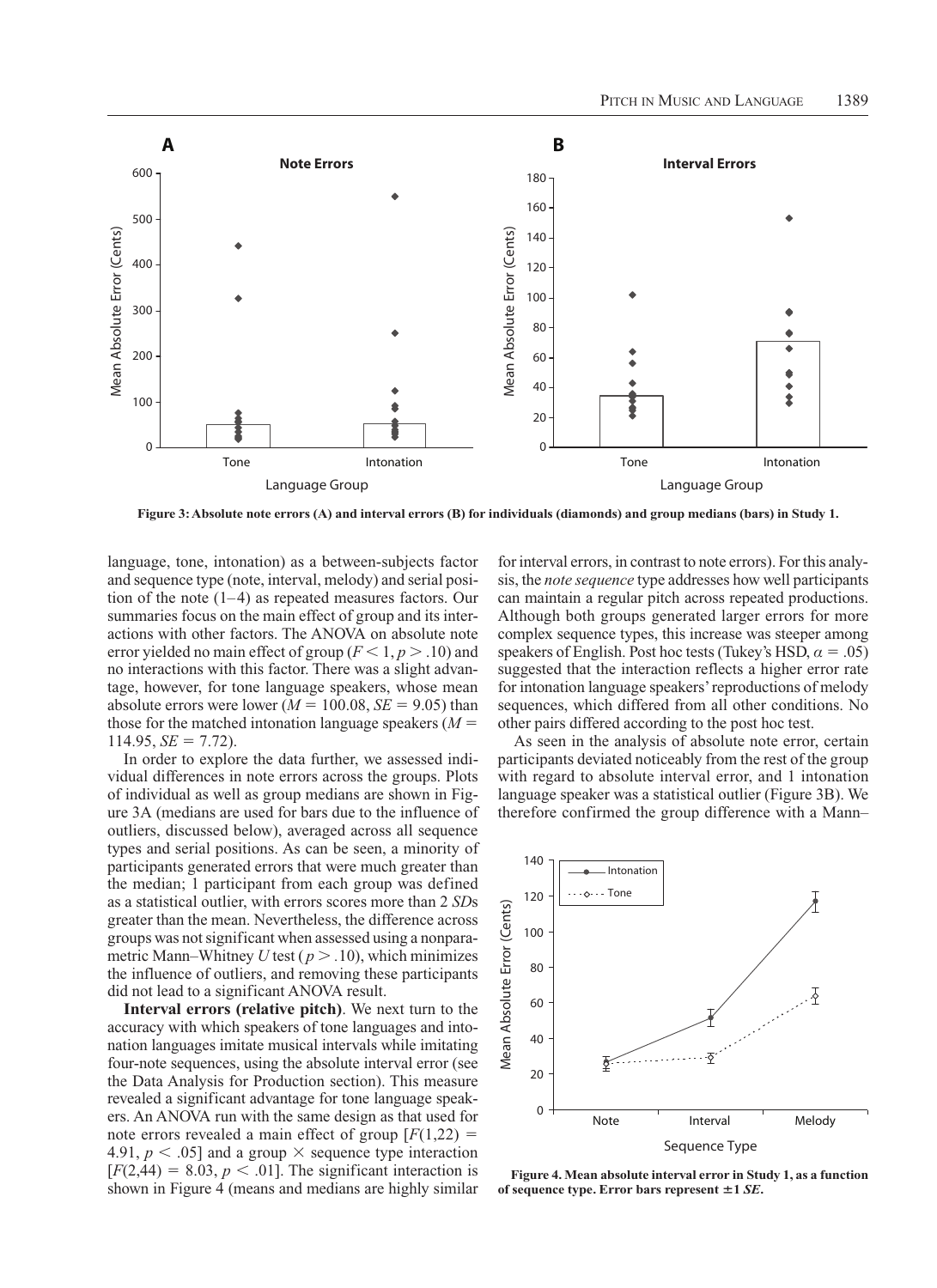Whitney *U* test, which was also significant ( $U = 113$ ,  $p <$ .01). As with note errors, removal of the outlier did not change the significance of ANOVA results. It is also worth noting that the intonation language speaker who was a statistical outlier with respect to interval errors (152 cents) also produced the largest note errors (549 cents). By contrast, the tone language speaker who generated the highest absolute interval error (102 cents) was not deficient with respect to note reproduction (53 cents error).

#### **Perceptual Tasks**

**Note discrimination (absolute pitch)**. We now turn to perceptual discrimination of individual notes. Discrimination abilities were assessed in a way that separates response bias from accuracy. Due to the presence of participants who made very few errors, we used a difference metric in lieu of *d′*—namely, hit (H) minus false alarm (FA) rate. This metric has been used in related research on congenital amusia (e.g., Ayotte et al., 2002). Individual means and group medians are shown in Figure 5A. These data were analyzed using a one-tailed *t* test, averaged across change amounts. No tone language advantage was evident. Subsequent analyses revealed no effects of change magnitude or change direction (upward versus downward). The lack of a group difference is unlikely to have resulted from a ceiling effect; a *t* test contrasting all scores (both groups combined) with perfect performance  $(H - FA = 1)$  was significant  $[t(23) = -5.87, p < .01]$ . Two participants (those generating the worst performance in each group) were identified as statistical outliers; their removal did not influence the effect of group on note discrimination. Of these outliers, 1 (the intonation language speaker) was also an outlier on the absolute note error measure.

**Interval discrimination (relative pitch)**. We analyzed accuracy for interval discrimination tasks just as we did for note discrimination. Interval discrimination is difficult for nonmusicians (Burns & Ward, 1978; cf. Smith, 1997); nevertheless, performance across groups was significantly better than chance  $[H - FA = 0; t(23) =$ 8.18,  $p < .01$ ]. In contrast to the result for note discrimination, tone language speakers were significantly better at discriminating intervals than were intonation language speakers, as revealed by an analysis of  $H - FA$  difference scores  $[t(22) = 2.99, p < .01]$  (see Figure 5B). The difference was also significant according to a nonparametric Mann–Whitney *U* test ( $U = 116$ ,  $p < .01$ ). As with note discrimination, subsequent analyses revealed no influence of change magnitude or change direction (second interval larger or smaller than the first interval). No participants were identified as statistical outliers, which is due mostly to the fact that performance in general was more variable for interval discrimination than for note discrimination.

**Perception and production combined**. The fact that tone language speakers demonstrated an advantage for both the imitation (production) and discrimination (perception) of intervals suggests that the acquisition of a tone language jointly facilitates production and perception, at least for relative-pitch information. We addressed whether this perception–production link existed across individuals by correlating scores across the perception and production tasks. Absolute interval errors during production (averaged across trials for each individual) were significantly correlated with  $H - FA$  difference scores for interval discrimination when both samples were pooled together  $[r(22) = -.57, p < .05]$ . Within groups, this relationship was significant only for intonation language speakers  $[r(10) = -.60]$ . Not surprisingly, correlations between absolute note errors for production and  $H - FA$  difference scores for note discrimination were nonsignificant when they were pooled across groups, as they were for tone lan-



**Figure 5. Difference scores between hit rates and false alarm (FA) rates for note discrimination (A) and interval discrimination (B) in Study 1. Diamonds plot individual performance and bars represent group medians.**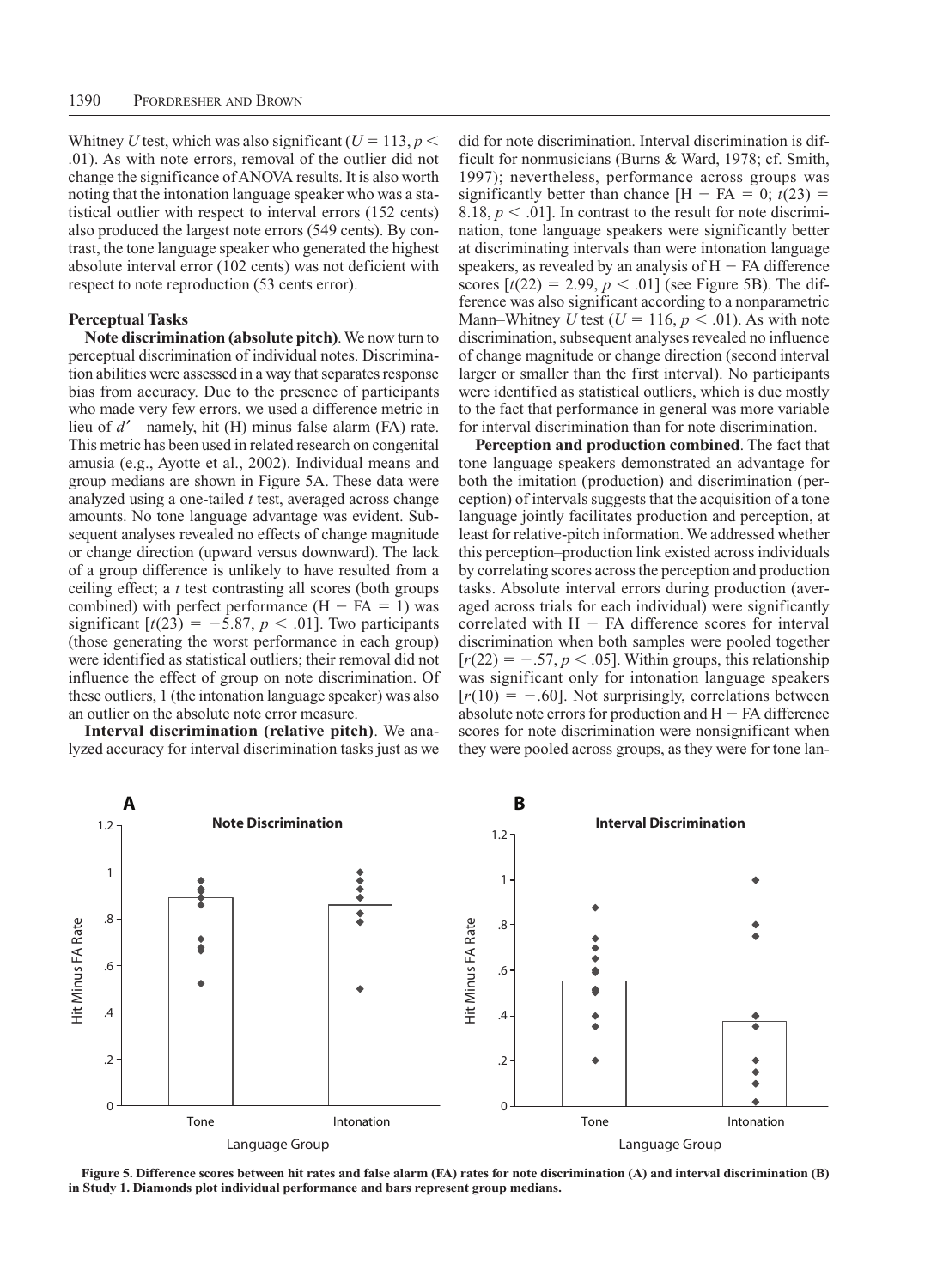guage speakers. The correlation was significant for intonation language speakers  $[r(10) = -.65]$ . However, the result was attributable to the statistical outlier identified above (who was an outlier on both measures) and became nonsignificant when this individual was removed.

## **Discussion**

Results from Study 1 demonstrated a clear advantage for native speakers of tone languages relative to individuals who speak only intonation languages (here, American English) in both the production and perception of musical intervals, whereas they showed only a slight and unreliable advantage when it came to the production of individual pitches and no advantage in discriminating individual pitches.

Two limitations of Study 1 led us to attempt to replicate the results in a follow-up study. Both relate to the representativeness of our tone language sample. First, there was a lack of control in the selection of participants. We did not collect data on how long participants spoke their first language before speaking English, nor did we ask how long they had remained in their native country before coming to the United States. Second, we did not obtain any indication of whether the advantage among tone language speakers could be linked to overall cognitive functioning. This is important insofar as a link between musical abilities and general intelligence, although widely debated, may exist (e.g., Schellenberg, 2003; Schellenberg & Peretz, 2007).

## **STUDY 2**

Study 2 was like Study 1 in several respects but kept tighter control over the tone language sample. All participants in Study 2 were speakers of Mandarin, had lived in China for at least 10 years before coming to the United States, and had not learned English during their first 6 years. In addition, by conducting the session for this group in Mandarin, we confirmed that Mandarin participants could still speak Mandarin fluently and comfortably. Study 2 also incorporated a broader range of warm-up vocalization tasks as well as a test of general cognitive ability to address whether any tone language advantage is attributable to nonimitative behaviors. Predictions for Study 2 were identical to those of Study 1.

#### **Method**

**Participants**. A new sample of 22 participants was recruited from the student community at the University at Buffalo. Eleven of the participants were native speakers of Mandarin Chinese, 4 of whom were recruited from the Introduction to Psychology subject pool; the remaining were recruited for pay.4 (The original Mandarin sample was  $n = 12$ , but 1 participant with singing experience was dropped.) Mandarin speakers lived in China for 22 years on average before coming to the United States (range, 18–27 years) and began learning English at age 19 on average (range, 7–28 years). They reported being more comfortable speaking Mandarin than English at the time. Of the 11 intonation language speakers, 9 were monolingual native English speakers, recruited from the Introduction to Psychology subject pool. The remaining 2 were bilingual intonation language speakers who were recruited for pay. One was a

native speaker of English (who also spoke Japanese) and one a native speaker of Portuguese (an additional native speaker of German was initially recruited but was dropped due to extensive specialized training in auditory perception tasks).

Tone and intonation language speakers were randomly sampled and were not explicitly matched, because we did not want to draw on the same previous data set that we used for intonation speakers in Study 1. Even so, the samples were similar in important respects. As in Study 1, both groups represented similarly low years of musical experience  $(M = 2.44$  and 3.44 years for tone and intonation language speakers, respectively; mode  $= 0$  for both) and formal musical training  $(M = 2.00$  and 1.44 years for tone and intonation language speakers, respectively; mode  $= 0$  for both), and did not differ significantly from one another on either measure ( $p > .10$  for each *t* test). Groups included similar proportions of male and female participants  $(n = 6$  female tone language speakers,  $n = 5$  female intonation language speakers,  $p > .10$ ). The sample of tone language speakers was older than the intonation language speakers ( $M = 28$  years for tone language speakers;  $M = 20$  years for intonation language speakers), but this difference was not significant ( $p = .09$ ).

**Apparatus, Materials, and Conditions**. Trials in Study 2, unlike in Study 1, were administered through custom-made MATLAB scripts (The MathWorks, Natick, MA) on a custom-made personal computer (JEM Computer Marketing, Buffalo, NY). Participants listened to stimuli during imitation and perceptual-discrimination trials over Sennheiser HD 280 Pro headphones. Imitations were recorded via a Shure PG58 vocal microphone, amplified by a Lexicon Omega Studio preamplifier. To extract pitch contours for data analyses, we used Praat (Boersma & Weenink, 2008) with the same pitch-tracking (autocorrelation) technique as we used in Study 1.

The synthesized-voice sequences used for imitation trials were identical to those we used in Study 1. However, trials did not include a metronome and participants were instructed to respond as soon as possible after a white noise burst that functioned as the response cue. Only interval and melody sequence types were used in Study 2, given that no difference between groups was found for note sequence types in Study 1. Stimuli for note and interval discrimination tasks were sine tones generated by MATLAB via the computer's sound card.

Following perception and production trials, participants completed a questionnaire regarding their musical background (as in Study 1) and a new questionnaire regarding linguistic background that included questions about the years that they lived in China before coming to the United States and the age at which they began to learn English. Participants also completed the Wonderlic Personnel Inventory (Wonderlic, Inc., Libertyville, IL), a test of general intelligence that has yielded strong correlations with the Wechsler Adult Intelligence Survey  $(r = .90;$  Hawkins, Faraone, Pepple, Seidmean, & Tsuang, 1990) but takes less time (12 min) to administer. In order to accommodate differences in the rate at which the test was taken (the test is in English), we counted only responses on the first page (27 items).

**Procedure**. Participants first completed a set of vocal warm-up tasks, followed by imitation tasks and perceptual discrimination tasks (note then interval stimuli), followed by completion of questionnaires and the Wonderlic Personnel Inventory. Trials for the tone language participants were administered in Mandarin by a native speaker. This functioned as a way of reinforcing the use of linguistic tone during the session and as a way of ensuring that participants were still comfortable using their native language. Similarly, for tone language speakers, "Happy Birthday" was performed in Mandarin (a familiar task for all participants). Participants completed a broader array of warm-up trials in Study 2 than in Study 1, including extemporaneous speech (listing what one had for dinner), a reading passage (the "Rainbow Passage" for English speakers and a Chinese poem for Mandarin speakers), and vocal sweeps (i.e., continuous changes from the lowest to the highest pitch that one can comfortably produce). These additional tasks were used to better estimate vocal range. Unlike Experiment 1, different sequence types for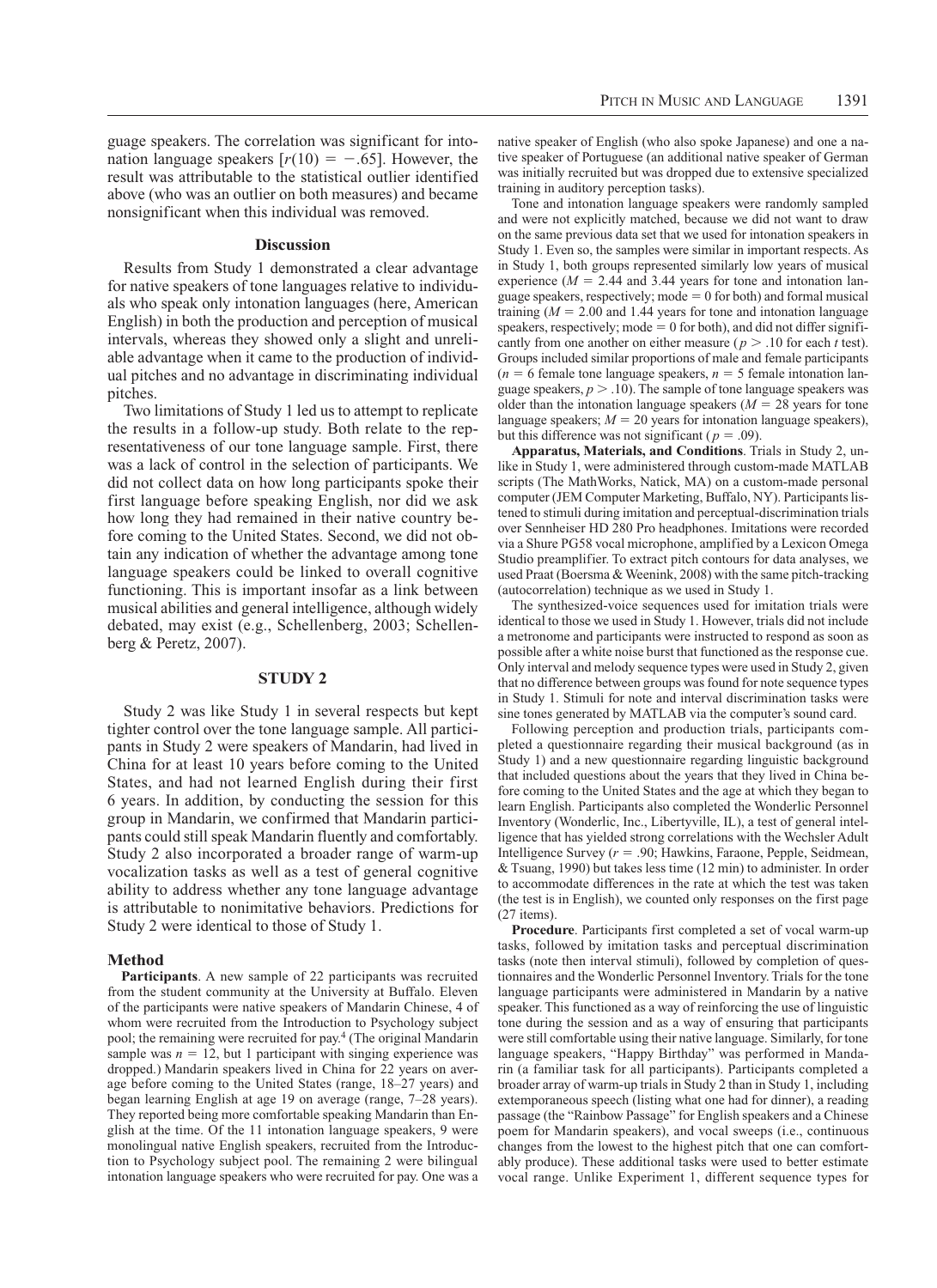production trials were presented in random order rather than being blocked by complexity.

#### **Results**

Analyses of warm-up tasks were used to determine whether participants were similar in terms of overall vocal range and the fit of their vocal range to the target melodies. With respect to absolute differences between participants' comfort pitch and the mean pitch of target melodies, we found no difference, just as in Study 1 (absolute differences for Mandarin tone language speakers,  $M = 505$  cents,  $SE = 68$ ; for intonation language speakers,  $M = 479$ ,  $SE = 107$ ). We also did not find differences in measures of vocal range, including vocal sweeps, and in the vocal range exhibited while reading and speaking extemporaneously. Likewise, correlations between measures from warm-up trials and measures of accuracy in imitation tasks were nonsignificant. As in Study 1, language groups did not differ in the accuracy with which they produced pitch intervals while singing "Happy Birthday" (absolute interval error for "Happy Birthday" among tone language speakers,  $M = 97$  cents,  $SE = 18.9$ ; for intonation language speakers,  $M = 111$ ,  $SE = 11.3$ ).

We also analyzed the first 27 items from the Wonderlic inventory (see the Materials section) to address possible differences between language groups with respect to general cognitive ability. All participants completed these items, but only 1 participant got every item correct (performance of each group differed significantly from perfect performance,  $p < .01$  for each). The groups did not differ with respect to their performance on these items  $(M \text{ tone} =$ 20.1 items, *M* intonation = 20.5 items,  $p > .10$ ).

## **Production Tasks**

**Note errors (absolute pitch)**. We used the same measures of performance in Study 2 as in Study 1. We first consider absolute note error (analyzed as in Study 1); Figure 6A shows individual means and the group medians. The ANOVA on all participants failed to yield a main effect of group or a group  $\times$  sequence type interaction ( $p > .10$  for each). However, 1 participant from each group was a statistical outlier (i.e., their error scores were more than 2 *SD*s higher than the overall mean), and a Mann–Whitney *U* test on the data for all participants (which reduces the influence of outliers) revealed a significant effect based on medians (tone  $= 47.50$ , intonation = 95.01,  $U = 93$ ,  $p < .05$ ). Both bilingual participants from the intonation language group had mean absolute note errors that were higher than the median for the tone language group ( $M$  error = 333.74 and 106.76 for those individuals).

Given the implication of the nonparametric test reported above, we reran the ANOVA after removing the two outliers. These participants (1 from each group) are visually apparent in Figure 6A. Removing these participants led to a significant effect of group  $[F(1,18) = 7.36, p < .05]$ and a group  $\times$  sequence type interaction  $[F(1,18) = 5.05]$ ,  $p < .05$ ], as shown in Figure 7A. The main effect of group was confirmed by a Mann–Whitney *U* test when outliers were removed ( $U = 83$ ,  $p < .01$ ). Post hoc tests of the interaction (Tukey's HSD,  $\alpha = .05$ ) demonstrated that errors among intonation language speakers who reproduced melody sequence types were higher than all other means, which did not differ from each other.

**Interval error (relative pitch)**. Next we consider accuracy in interval imitation. Figure 6B shows individual and group medians for absolute interval errors. An ANOVA on interval errors revealed a main effect of group  $[F(1,20) =$ 5.75,  $p < .05$ ] but no group  $\times$  sequence type interaction. This effect was confirmed by a Mann–Whitney *U* test  $(U = 95, p < .05)$ . Both bilingual participants from the intonation language group had mean absolute interval errors



**Figure 6. Absolute note errors (A) and interval errors (B) for individuals (diamonds) and group medians (bars) in Study 2.**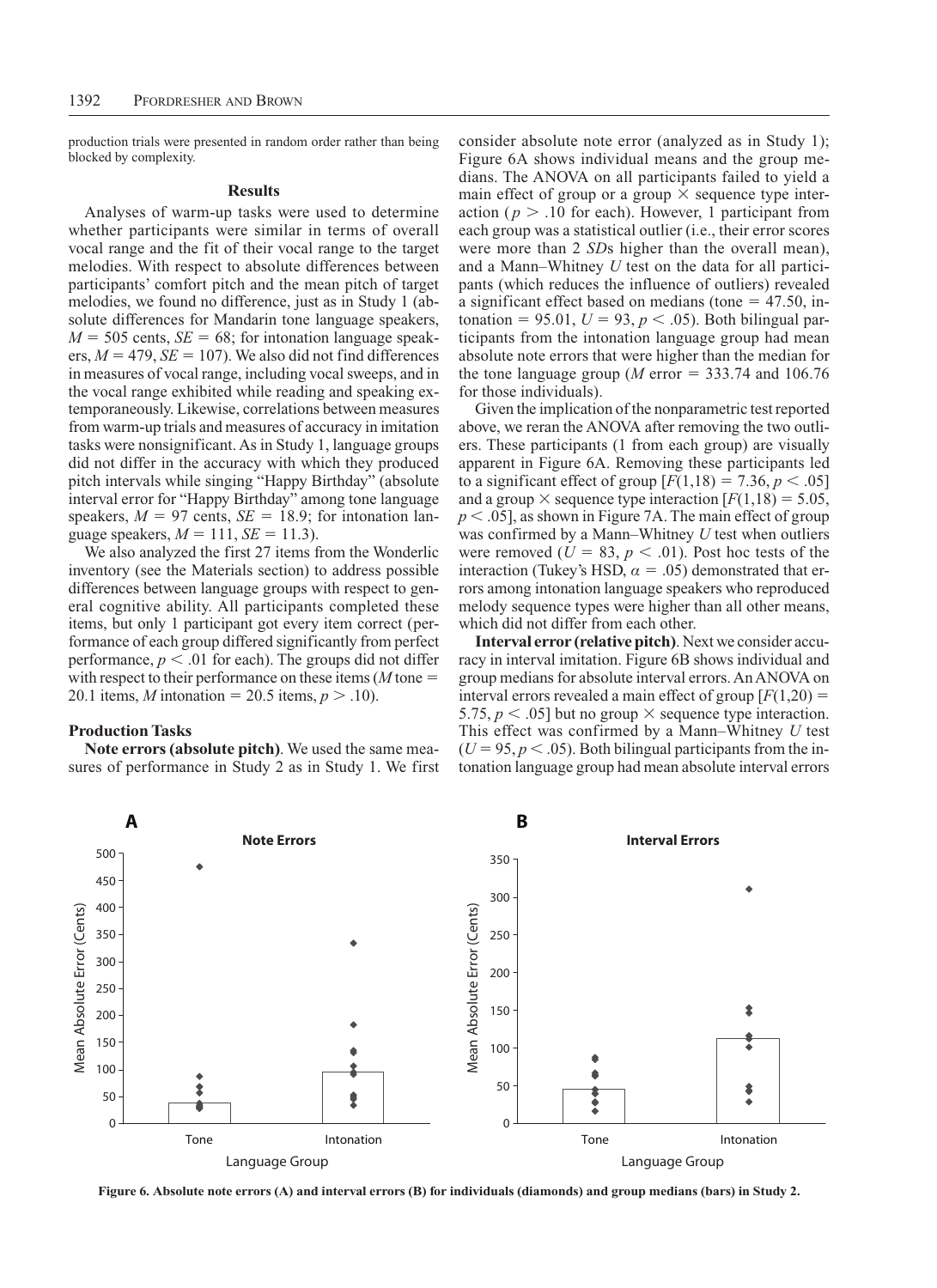

**Figure 7. Mean absolute error in production for imitating notes (A) and melodic intervals (B) as a function of language group and**  sequence type. Error bars represent  $\pm 1$  SE. Each plot represents means after statistical outliers were removed (2 outliers in Plot A, **1 in Plot B).**

that were higher than the median for the tone language group ( $M = 310.6$ , 111.7 for intonation language speakers; median  $= 44.93$  for tone language group).

As is apparent in the individual scores of Figure 6B, 1 participant (an intonation speaker) was an outlier. Removal of this participant preserved the main effect of group in the ANOVA  $[F(1,19) = 6.43, p < .05]$  and also revealed a significant group  $\times$  sequence type interaction  $[F(1,19) = 6.27, p < .05]$ , as shown in Figure 7B. Post hoc tests on the interaction revealed a pattern of results like that found for note errors (and also for interval errors in Study 1): Mean absolute errors among intonation language speakers reproducing melodies were higher than all other means. The main effect of group after removing the outlier was confirmed by an analogous Mann–Whitney *U* test ( $U = 84$ ,  $p < .05$ ).

## **Perceptual Tasks**

**Note discrimination (absolute pitch)**. We now turn to performance on the perceptual discrimination tasks, again analyzed by examining differences between H and FA rates. Means for participants and group medians are shown in Figure 8A. As in Study 1, groups did not differ significantly according to this metric. The lack of a group



**Figure 8. Difference scores subtracting false alarm (FA) rates from hit rates for (A) note discrimination and (B) interval discrimination in Study 2. Diamonds plot individual performance and bars represent group medians.**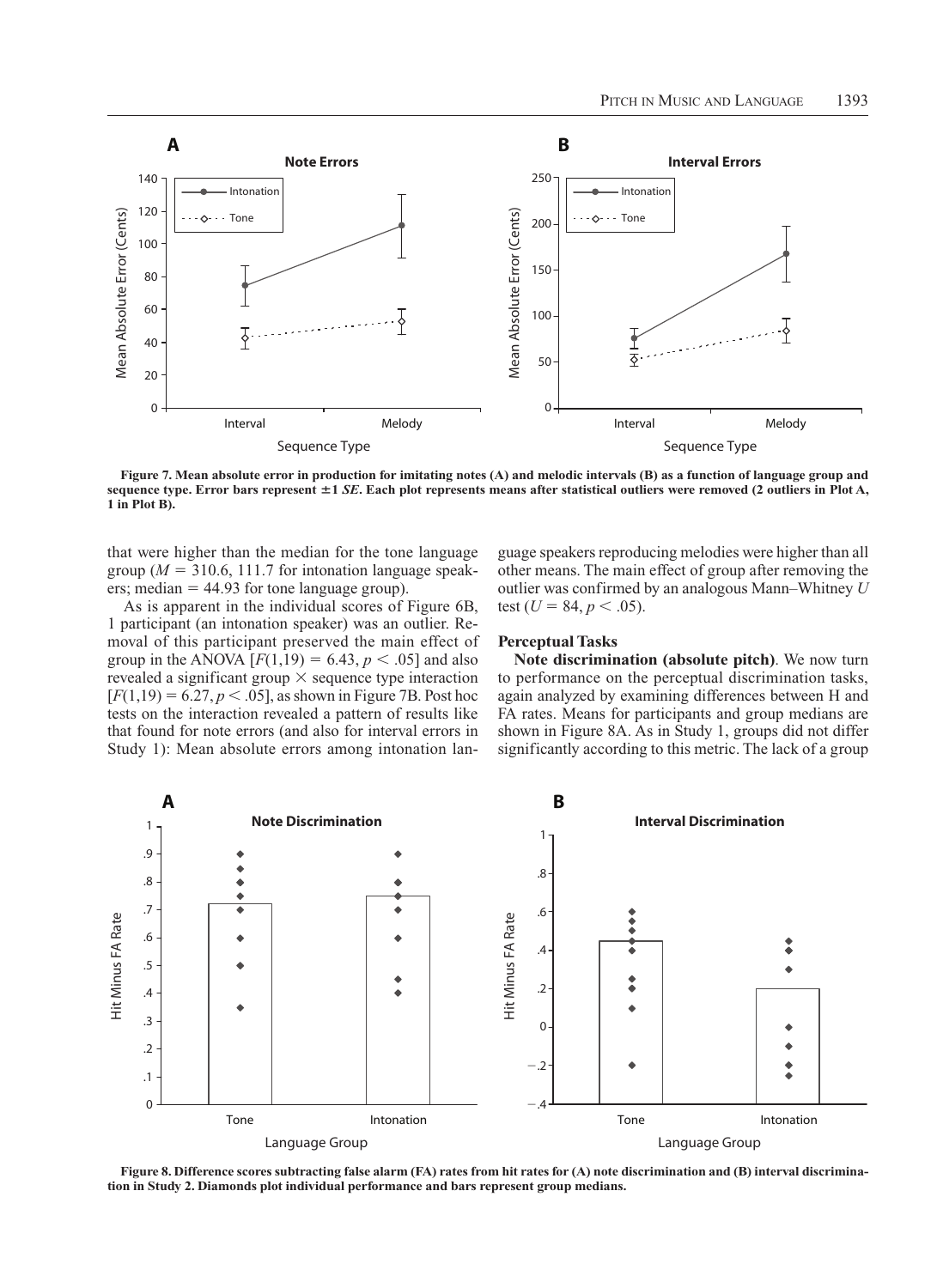difference is unlikely to have resulted from a ceiling effect; a *t* test contrasting all scores (both groups combined) with perfect performance  $(H - FA = 1)$  was significant  $[t(21) = -8.92, p < .01]$ . One tone language speaker (the worst performer in that group) was a statistical outlier; removal of this participant did not alter the results. This participant was not identified as an outlier according to the analogous production measure (note error).

**Interval discrimination (relative pitch)**. As in Study 1, tone language speakers showed an advantage at discriminating intervals, relative to intonation language speakers. This result is shown in Figure 8B. The difference between language groups was significant according to a one-tailed *t* test  $[t(20) = 1.92, p < .05]$  and a Mann–Whitney *U* test  $(U = 90, p < .05)$ . Subsequent analyses revealed no influence of change magnitude or change direction (second interval larger or smaller than the first interval) on the result. As in Study 1, performance across groups was significantly greater than chance  $[H - FA = 0; t(21) = 3.94, p < .01]$ . Both bilingual participants from the intonation language group had difference scores that were lower than the median for the tone language group ( $M = 0.25$ , 0.40 for intonation language speakers; median  $= 0.45$  for tone language group). No participants were identified as outliers.

A point of concern for interval discrimination trials in Study 2, which did not apply to Study 1, was that some participants generated negative  $H - FA$  difference scores. These scores may have resulted from confusion about the task, in that *no change* trials were most often labeled as including a change in interval size, and vice versa, for these participants. In order to address this possibility, we reanalyzed the data after transforming all negative difference scores to positive difference scores. The difference between groups was still significant after this transformation  $[t(20) = 2.26, p < .05]$ . Thus, the difference between groups reported above is not fully attributable to negative difference scores.

**Perception and production combined**. As with our analysis of Study 1, we addressed the perception–production relationship by correlating scores on the perception and production tasks. Absolute interval errors (averaged across trials for each individual) were significantly correlated with  $H - FA$  difference scores for interval discrimination when both samples were pooled together  $[r(20) = -.68, p <$ .05]. Within groups, this relationship was significant only among tone language speakers  $[r(9) = -.59]$  and intonation language speakers  $[r(9) = -.70]$ . Again, correlations between absolute note errors and  $H - FA$  difference scores for note discrimination were nonsignificant, both across and within language groups.

**Speed and accuracy**. Finally, we turn to the possibility of a speed–accuracy trade-off, which was a possible outcome for Study 2 but not Study 1. Participants in Study 2, unlike those in Study 1, were allowed to begin producing sequences whenever they were ready, whereas metronome clicks guided response times in Study 1. In addition, although instructions in Study 2 suggested adherence to the tempo of the target stimulus, participants may have differed in their rate of production. Thus, there are two ways

in which response timing in Study 2 may have led to a speed–accuracy trade-off: reaction time (response latency) and tempo (production rate). This issue is of particular concern because of recent data suggesting that some inaccurate singing is a by-product of tempo (Dalla Bella et al., 2007). Moreover, response latencies in singing have been linked to sequence complexity (Zurbriggen, Fontenot, & Meyer, 2006) and may similarly be linked to individual differences in skill.

We ran two ANOVAs, one on each measure of timing described above (reaction time, tempo), using the same design as we used to analyze production errors. Tone language speakers responded more slowly than intonation language speakers did  $[F(1,20) = 4.30, p = .05]$  and produced sequences more slowly  $[F(1,20) = 7.81, p <$ .05]. No interactions were found. However, an analysis of covariance conducted on absolute interval errors (which yielded a significant effect for the entire sample) revealed that the tone language advantage remained when reaction time and tempo are included as covariates  $[F(1,19) =$ 7.56,  $p < .05$ ]. Correlations between timing and accuracy within each group (across participants) were nonsignificant for all pairings of pitch error measures (note/interval) with timing measures.

#### **Discussion**

Study 2 replicated the major findings of Study 1 with a more tightly controlled sample of (Mandarin) tone language speakers. Tone language speakers, in comparison with individuals who first learned an intonation language (in most cases, English), were more accurate at imitating musical pitch and were better at discriminating intervals. In addition, Study 2 (unlike Study 1) provided evidence for an advantage in the imitation of single pitches during production, although this advantage in the processing of absolute pitch was still not found in perception (note discrimination). Study 2 also included two bilingual speakers in the intonation language group. Their results suggest that the tone language advantage may not be due to bilingualism (all our tone language speakers were bilingual). Finally, the results of an expanded array of control tasks in Study 2 suggest that the tone language advantage is not linked to differences in vocal range or general cognitive ability. Study 2 also revealed that intonation language speakers imitated more quickly and responded sooner after the response cue than did the tone language speakers. This finding is reminiscent of a recent result from Dalla Bella et al. (2007), who found that differences between occasional (untrained) and professional singers were attributable to differences in production rate, which were faster for occasional singers. However, we found that the effect of language for interval errors (our most robust measure with respect to language groups) remained when timing effects were factored out. Given this result, and the fact that similar results were found regardless of whether timing was controlled for (cf. Study 1), we suggest that the results of Study 2 are unlikely to stem simply from a speed– accuracy trade-off.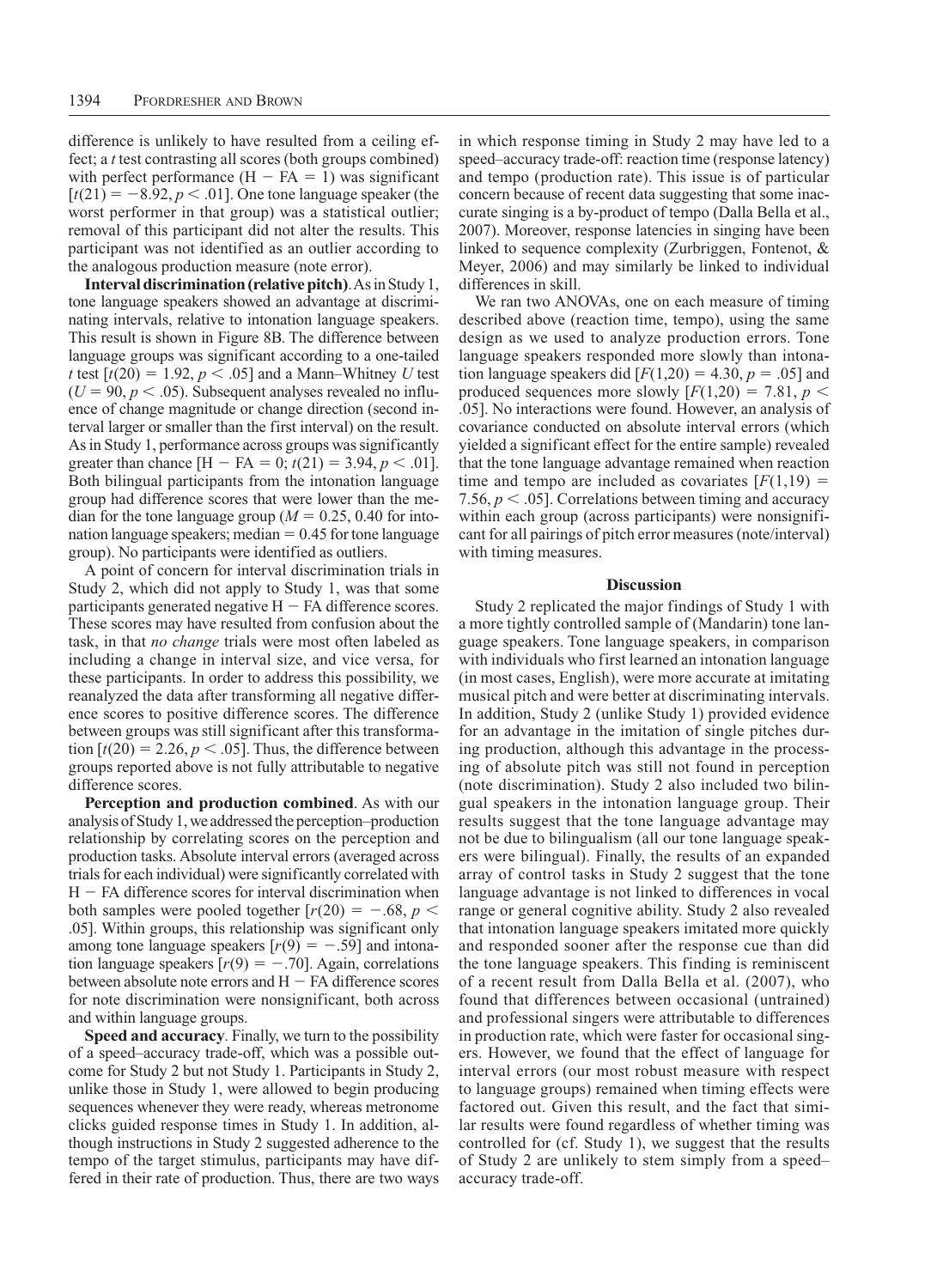## **GENERAL DISCUSSION**

Both anecdotal reports and experimental studies have shown that people vary in their ability to process pitch, both in production and perception. We have reported the results of two studies that were designed to examine one possible source of individual differences in pitchprocessing ability—namely, native language. Specifically, we hypothesized that acquiring a tone language during development would enhance an individual's ability to produce and perceive musical pitch due to the finegrained pitch processing required by tone languages. The results bore out this prediction. Speakers of Asian tone languages (Mandarin, Vietnamese, and Cantonese) in our studies demonstrated greater accuracy in the imitation of pitch and in the discrimination of intervals than did native speakers of intonation languages (primarily English). The advantage for tone language speakers in production was contingent on complexity, suggesting that tone language speakers are better able than intonation language speakers to represent complex sequential relationships among successive pitches. By contrast, no advantage was seen in the discrimination of individual pitches, in vocal pitch range, or in a test of cognitive ability (the Wonderlic Personnel Inventory). These data suggest that the use of pitch to convey lexical information in one's native language facilitates the use of pitch in nonlinguistic contexts. The present data are therefore consistent with theoretical approaches that argue for neural integration of music and language (e.g., Brown, 2000), as opposed to models that assume specific modules for speech (or music) processing (e.g., Liberman & Mattingly, 1985).

We interpret the present results in light of the associations formed between pitch and lexical categories during language acquisition. In tone languages, pitch changes are correlated in a meaningful way with lexical items, leading to enhanced categorical perception for linguistic tones among speakers of tone languages (Stagray & Downs, 1993; Xu et al., 2006). In intonation languages, the link between pitch and meaning is more flexible and occurs more at the phrase level than at the lexical level. The finetuning of lexical pitch categories among tone language speakers then carries over into musical contexts, generally speaking. A possible mechanism for this transfer is *perceptual attunement* (cf. Gibson, 1963). During language acquisition, speakers become better able to perceive those characteristics of the stimulus array that are most informative to the task at hand. Although pitch is important to all language learners, it has a more specific role for tone language speakers, and thus those speakers may come to be more sensitive to the pitch dimension in general.

The present study focused on group differences in pitch processing as a function of linguistic background. Our previous study (Pfordresher & Brown, 2007) looked at individual differences in pitch accuracy among intonation language speakers alone and led us to characterize some individuals as "poor-pitch singers" (Welch, 1979) on the basis of their note errors during vocal imitation tasks. Using a signed note error of greater than  $\pm 100$  cents as a

standard, we found that 15% of the sample could be characterized as poor-pitch singers. It is instructive to examine the incidence of poor-pitch singers in the two linguistic groups analyzed in the present study. According to the  $\pm 100$ -cent standard, 8 singers from the two studies reported here would be classified as poor-pitch singers. This 17% figure is quite close to that reported by Pfordresher and Brown and by Dalla Bella et al. (2007). Although poor-pitch singers were clearly found in both linguistic groups, there was a trend toward greater numbers of them in the intonation language group than in the tone language group (5 vs. 3).

Another important comparison between our previous study and the present one relates to the relationship between perception and production. In our previous study, there was no relationship between perception and production, and poor-pitch singers were no more likely than accurate singers to be poor discriminators (see also Bradshaw & McHenry, 2005; Dalla Bella et al., 2007; cf. Loui, Guenther, Mathys, & Schlaug, 2008). We found the same result in the present studies: When examining the performance of poor-pitch singers in either linguistic group, we found no difference between their discrimination abilities and those of other participants. This was true for both note discrimination (H – FA,  $M_{\text{good singers}} = .78$ ,  $M_{\text{poor singers}} = .75, p > .30$  and interval discrimination  $(M_{\text{good singers}} = .35, M_{\text{poor singers}} = .21, p > .10)$ . In contrast to this, the major point of difference between our previous study and this one was the *association* between perception and production seen in the tone language advantage, especially with regard to interval processing. How can we reconcile the present association with the previously established dissociation?

We argued in our previous article (Pfordresher & Brown, 2007) that the deficit underlying poor-pitch singing is based neither on purely sensory nor on purely motor factors but instead on a sensorimotor disruption. By this account, pitch accuracy during singing development requires the active engagement of sensorimotor mechanisms for pitch. If these mechanisms are underused during development, perception may remain intact, but pitch-matching mechanisms may become dissociated from it through a disruption of sensorimotor linkages. The tone language advantage—with its association between perception and production—may represent the opposite end of the spectrum: a use-dependent enhancement of audio–vocal linkages during the development of pitch processing. If the system for pitch processing is indeed shared between song and speech, lexical tone might be a parallel route to actual singing in developing pitch accuracy in music. Given the observed presence of inaccurate singers in our tone language sample, a reasonable but unexplored question becomes what the repercussions of deficient pitch-matching skills are (if any) for tone production. Future studies should examine whether a deficit in pitch imitation has consequences for tone language speakers in the context of linguistic production (e.g., intelligibility).

Moreover, the fact that certain tone language speakers did not perform well on our production tasks, or even the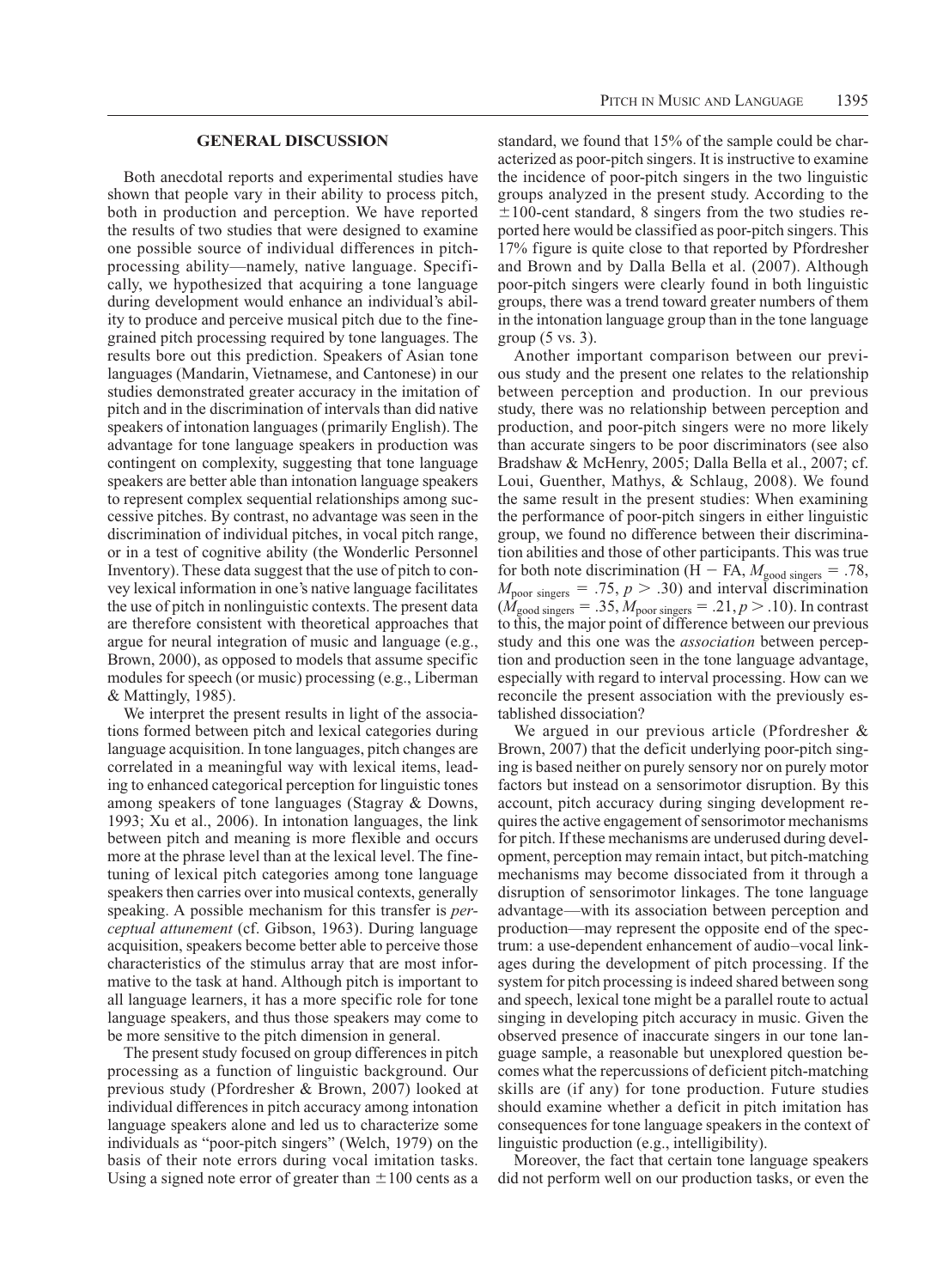perceptual discrimination tasks, has important implications for the present results. An inability to produce or imitate pitch contours in a tone language would certainly be detrimental for communication. However, there was no evidence that the tone language speakers who performed poorly on our musical tasks had trouble with speech communication; the method of Study 2 in particular controlled for that possibility. Thus, the implication is that, although the representation of linguistic pitch transfers to the representation of musical pitch, the two domains may not contain a fully shared representation. It may be that there is partial sharing or that two unshared representations interact. Another possibility, suggested recently (Patel, 2008), is that music and language share resources but not "representations." Applying this idea to the present data, tone languages may facilitate the use of resources for pitch processing in both music and language, but these resources may be used to support distinct representations of pitch. As such, certain tone language speakers may fail to do well on our musical tasks, because of problems with representation, whereas tone language speakers in general may show an advantage on musical tasks because of a more efficient use of resources.

As was mentioned in the introduction, recent theories have supported a proposition that resources shared by music and language may be specific to relative-pitch information (cf. Patel et al., 2008; Peretz & Coltheart, 2003). Some results in the present study do suggest such a link; nevertheless, we think it is premature to conclude that the tone language advantage is specific to relative pitch. Although our perceptual tasks showed no effect of linguistic background on note discrimination, recent research from another lab, but using the same type of stimuli, did find a tone language advantage for note discrimination (Stanley, Narayana, Pfordresher, & Wicha, 2008); that study involved electroencephalograph (EEG) recordings and therefore incorporated many more trials than ours did. Moreover, other research discussed earlier has documented the greater incidence of absolute-pitch labeling ability in tone language speakers who are musically trained (Deutsch et al., 2006). Thus, extended training (even within an experimental session) may alter the null effect of language background on note discrimination found here. With respect to production tasks, results from note errors differed across studies but pointed to the presence of a facilitation effect for the imitation of absolute pitch, although this was weaker than the effect for relative pitch. The fairest assessment of this and related results is to say that tone language speakers are generally better in the processing of musical pitch in a way that potentially generalizes to both relative and absolute pitch.

One difficulty in the design of the present study, which focused on an organismic variable (i.e., linguistic background), is the inability to eliminate factors other than the one presumed to cause the observed effects (cf. Schellenberg & Peretz, 2007). We cannot eliminate all possible alternative explanations, although our results argue against two: vocal range (as measured by the warm-up tasks) and general cognitive ability (as measured by the Wonderlic

Personnel Inventory). Related to this, at the present time we cannot determine whether group differences are due to linguistic environment or genetics. Our preferred explanation is framed in terms of environment. Nevertheless, recent findings suggest that genetic differences may exist between tone language speakers and speakers of intonation languages (Dediu & Ladd, 2007),<sup>5</sup> and it is possible that the facilitation observed in the present study is linked to such genetic differences.

Finally, we reflect on the potential significance of our imitation task. A tone language advantage was found for the imitation of novel sequences but not for the reproduction of "Happy Birthday" from long-term memory. We see this result as reflective of the way in which pitch processing is fine-tuned during the acquisition of a tone language. Infants are confronted with a vast array of novel sequences, and language acquisition is driven in part by the imitation of these sequences. As such, individual differences in the ability to reproduce pitch patterns, as a function of linguistic background, may be larger for the imitation of novel sequences than for well-learned sequences that can benefit from repeated performance. An important factor in the imitation of novel sequences is working memory, whereas working memory burdens are perhaps reduced for the reproduction of well-known melodies.6 Thus, the more efficient use of pitch-processing resources, as argued earlier, may reduce working memory demands for tone language speakers. Indeed, this possibility explains one of the more prominent findings of the present article: the effect of complexity. Across tasks, the advantage for tone language speakers was present for more complex rather than for simpler tasks. In imitation, the advantage was found for the most complex sequence types (melody sequences). In perception, the advantage was seen in the more complex (difficult) interval discrimination task rather than in the simpler note discrimination task.

We have presented the first evidence (to our knowledge) of a joint benefit to both the production and perception of musical pitch among speakers of Asian tone languages relative to speakers of (European) intonation languages (primarily English). In doing so, we have identified one of a host of moderating variables that contribute to individual differences in the processing of musical pitch. The fact that the variable we identified is linguistic background has important theoretical implications insofar as it argues for pitch-processing resources that are shared across domains.

## **AUTHOR NOTE**

This research was sponsored in part by San Antonio Life Sciences Institute Grant #121075, by NSF Grants BCS-0344892, 0704516, and 0642592, and by a grant from the Grammy Foundation. We are grateful for the help of the following individuals: Danielle Maddock ran Study 1, David Ricotta ran Study 2 in English, and Xiaojun Shan ran Study 2 in Chinese (he translated all the materials). James Mantell, Danielle Maddock, and Xiaojun Shan assisted with data analysis. Bruno Repp, an anonymous reviewer, and Isabelle Peretz offered many valuable suggestions on the manuscript. Nicole Wicha offered many valuable comments on an earlier draft and in several conversations. Tsan Huang offered valuable insights on Mandarin phonology. Finally, we thank Shalini Narayana for initially suggesting the comparison between language groups. Cor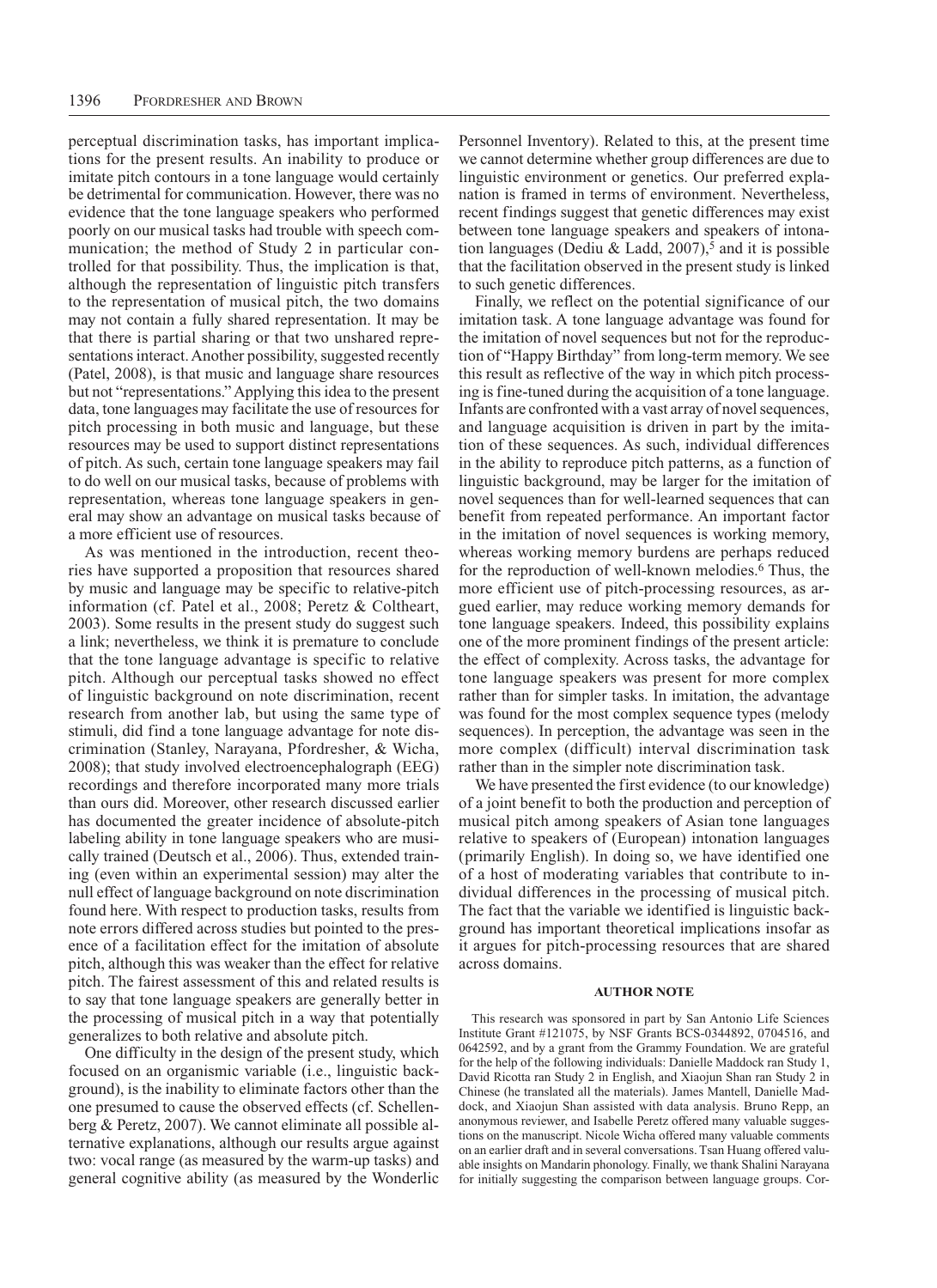respondence concerning this article should be addressed to P. Q. Pfordresher, Department of Psychology, 355 Park Hall, University at Buffalo, Buffalo, NY 14260 (e-mail: pqp@buffalo.edu).

#### **REFERENCES**

- Amir, O., Amir, N., & Kishon-Rabin, L. (2003). The effect of superior auditory skills on vocal accuracy. *Journal of the Acoustical Society of America*, **113**, 1102-1108. doi:10.1121/1.1536632
- AYOTTE, J., PERETZ, I., & HYDE, K. (2002). Congenital amusia: A group study of adults afflicted with a music-specific disorder*. Brain*, **125**, 238-251.
- Boersma, P., & Weenink, D. (2008). Praat: Doing phonetics by computer (Version 5.0.25) [Computer program]. Retrieved May 31, 2008 from http://222.praat.org/.
- Bradshaw, E., & McHenry, M. A. (2005). Pitch discrimination and pitch matching abilities of adults who sing inaccurately. *Journal of Voice*, **19**, 431-439.
- Brown, S. (2000). The "musilanguage" model of music evolution. In N. L. Wallin, B. Merker, & S. Brown (Eds.), *The origins of music* (pp. 271-301). Cambridge, MA: MIT Press.
- BURNS, E. M., & WARD, W. D. (1978). Categorical perceptionphenomenon or epiphenomenon: Evidence from experiments in the perception of melodic musical intervals. *Journal of the Acoustical Society of America*, **63**, 456-468.
- Cruttenden, A. (1997). *Intonation* (2nd ed.). Cambridge: Cambridge University Press.
- Cuddy, L. L., Balkwill, L.-L., Peretz, I., & Holden, R. R. (2005). Musical difficulties are rare: A study of "tone deafness" among university students. In G. Avanzini, L. Lopez, S. Koelsch, & M. Majno (Eds.), *The neurosciences and music II: From perception to performance* (Annals of the New York Academy of Sciences, Vol. 1060, pp. 311-324). New York: New York Academy of Sciences.
- Dalla Bella, S., Giguère, J.-F., & Peretz, I. (2007). Singing proficiency in the general population. *Journal of the Acoustical Society of America*, **121**, 1182-1189.
- DEDIU, D., & LADD, D. R. (2007). Linguistic tone is related to the population frequency of the adaptive haplogroups of two brain size genes, ASPM and Microcephalin. *Proceedings of the National Academy of Sciences*, **104**, 10944-10949.
- DELIÈGE, I. (1987). Grouping conditions in listening to music: An approach to Lerdahl and Jackendoff's grouping preference rules. *Music Perception*, **4**, 325-360.
- Deutsch, D., Henthorn, T., & Dolson, M. (2004). Absolute pitch, speech, and tone language: Some experiments and a proposed framework. *Music Perception*, **21**, 339-356.
- Deutsch, D., Henthorn, T., Marvin, E., & Xu, H. (2006). Absolute pitch among American and Chinese conservatory students: Prevalence differences, and evidence for a speech-related critical period. *Journal of the Acoustical Society of America*, **119**, 719-722.
- Galantucci, B., Fowler, C. A., & Turvey, M. T. (2006). The motor theory of speech perception reviewed. *Psychonomic Bulletin & Review*, **13**, 361-377.
- Gandour, J., Wong, D., Hsieh, L., Weinzapfel, B., Van Lackner, D., & HUTCHINS, G. D. (2000). A crosslinguistic PET study of tone perception. *Journal of Cognitive Neuroscience*, **12**, 207-222.
- Gandour, J., Wong, D., & Hutchins, G. (1998). Pitch processing in the human brain is influenced by language experience. *NeuroReport*, **9**, 2115-2119.
- Gibson, E. J. (1963). Perceptual learning. *Annual Review of Psychology*, **14**, 29-56.
- Hawkins, K. A., Faraone, S. V., Pepple, J. R., Seidmean, L., & Tsuang, M. T. (1990). WAIS–R validation of the Wonderlic Personnel Test as a brief intelligence measure in a psychiatric sample. *Psychological Assessment*, **2**, 198-201.
- HICKOK, G., BUCHSBAUM, G., HUMPHRIES, C., & MUFTULER, T. (2003). Auditory–motor interaction revealed by fMRI: Speech, music, and working memory in area Spt. *Journal of Cognitive Neuroscience*, **15**, 673-682.
- Holleran, S., Jones, M. R., & Butler, D. (1995). Perceiving implied harmony: The influence of melodic and harmonic context. *Journal of Experimental Psychology: Learning, Memory, & Cognition*, **21**, 737-753.
- Jones, M. R. (1987). Dynamic pattern structure in music: Recent theory and research. *Perception & Psychophysics*, **41**, 621-634.
- Krumhansl, C. L. (1990). *Cognitive foundations of musical pitch*. New York: Oxford University Press.
- LEVITIN, D. J. (1994). Absolute memory for musical pitch: Evidence from the production of learned melodies. *Perception & Psychophysics*, **56**, 414-423.
- LEVITIN, D. J., & ROGERS, S. E. (2005). Absolute pitch: Perception, coding, and controversies. *Trends in Cognitive Sciences*, **9**, 26-33.
- Liberman, A. M., Cooper, F. S., Shankweiler, D. P., & Studdert-Kennedy, M. (1967). Perception of the speech code. *Psychological Review*, **74**, 431-461.
- Liberman, A. M., & Mattingly, I. G. (1985). The motor theory of speech perception revisited. *Cognition*, **21**, 1-36.
- Loui, P., Guenther, F., Mathys, C., & Schlaug, G. (2008). Action–perception mismatch in tone-deafness. *Current Biology*, **18**, R331-R332.
- McCann, J., & Peppé, S. (2003). Prosody in autism spectrum disorders: A critical review. *International Journal of Language & Communication Disorders*, **38**, 325-350.
- Milenkovic, P. H. (2001). *TF32* [Computer software and manual]. Retrieved January 7, 2005, from http://userpages.chorus.net/cspeech.
- Narmour, E. (1990). *The analysis and cognition of basic melodic structures: The implication–realization model*. Chicago: University of Chicago Press.
- Patel, A. D. (2003). Language, music, syntax, and the brain. *Nature Neuroscience*, **6**, 674-681.
- Patel, A. D. (2008). *Music, language, and the brain*. New York: Oxford University Press.
- Patel, A. D., Wong, M., Foxton, J., Lochy, A., & Peretz, I. (2008). Speech intonation perception deficits in musical tone deafness (congenital amusia). *Music Perception*, **25**, 357-368.
- Peretz, I., Ayotte, J., Zatorre, R. J., Mehler, J., Ahad, P., Penhune, V. B., & Jutras, B. (2002). Congenital amusia: A disorder of fine-grained pitch discrimination. *Neuron*, **33**, 185-191.
- PERETZ, I., & COLTHEART, M. (2003). Modularity of music processing. *Nature Neuroscience*, **6**, 688-691.
- PERETZ, I., & ZATORRE, R. J. (2005). Brain organization for music processing. *Annual Review of Psychology*, **56**, 89-114.
- PFORDRESHER, P. Q., & BROWN, S. (2007). Poor-pitch singing in the absence of "tone deafness." *Music Perception*, **25**, 95-115.
- Remez, R. E., Rubin, P. E., Berns, S. M., Pardo, J. S., & Lang, J. M. (1994). On the perceptual organization of speech. *Psychological Review*, **101**, 129-156.
- SCHELLENBERG, E. G. (2003). Does exposure to music have beneficial side effects? In I. Peretz & R. J. Zatorre (Eds.), *The cognitive neuroscience of music* (pp. 430-448). New York: Oxford University Press.
- SCHELLENBERG, E. G., & PERETZ, I. (2007). Music, language and cognition: Unresolved issues. *Trends in Cognitive Sciences*, **12**, 45-46.
- SCHELLENBERG, E. G., & TREHUB, S. E. (2003). Good pitch memory is widespread. *Psychological Science*, **14**, 262-266.
- SCHMIDT, R. A., & LEE, T. D. (1999). *Motor control and learning: A behavioral emphasis.* Champaign, IL: Human Kinetics.
- SLOBODA, J. A., WISE, K. J., & PERETZ, I. (2005). Quantifying tone deafness in the general population. In G. Avanzini, L. Lopez, S. Koelsch, & M. Majno (Eds.), *The neurosciences and music II: From perception to performance* (Annals of the New York Academy of Sciences, Vol. 1060, pp. 255-261). New York: New York Academy of Sciences.
- SMITH, J. D. (1997). The place of musical novices in music science. *Music Perception*, **14**, 227-262.
- Smith, J. D., Kemler Nelson, D. G., Grohskopf, L. A., & Appleton, T. (1994). What child is this? What interval was that? Familiar tunes and music perception in novice listeners. *Cognition*, **52**, 23-54.
- Stagray, J. R., & Downs, D. (1993). Differential sensitivity for frequency among speakers of a tone and a nontone language. *Journal of Chinese Linguistics*, **21**, 143-163.
- Stanley, E., Narayana, S., Pfordresher, P. Q., & Wicha, N. (2008). Advantage of tonal language speaking on pitch perception. *Journal of Cognitive Neuroscience*, **20** (Suppl. 1, p. 232).
- Takeuchi, A. H., & Hulse, S. H. (1993). Absolute pitch. *Psychological Bulletin*, **113**, 345-361.
- Todd, R., Boltz, M. G., & Jones, M. R. (1989). The MIDILAB auditory research system. *Psychomusicology*, **8**, 17-30.